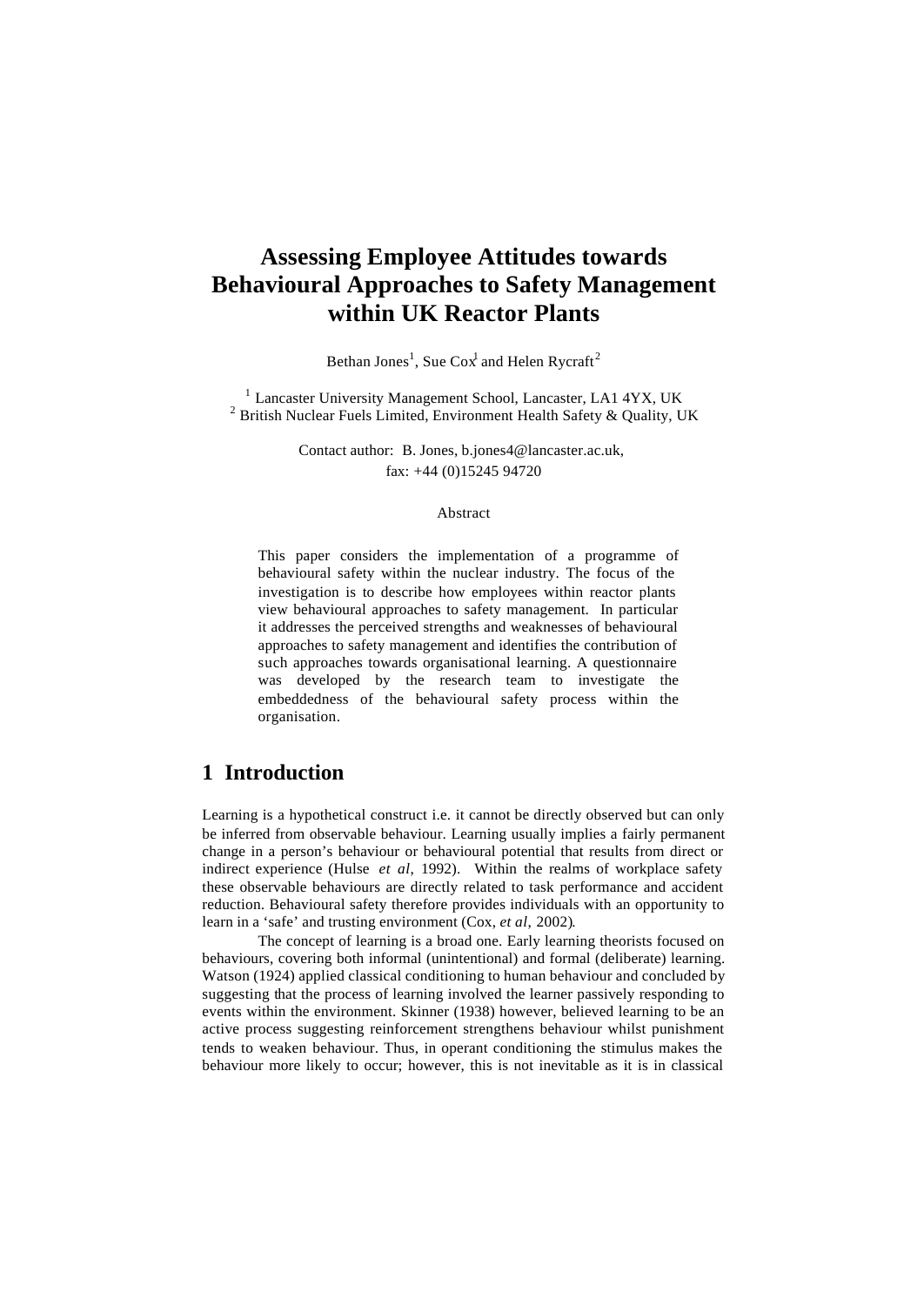conditioning. Bandura (1965) emphasised observational learning suggesting that mere exposure to a model is sufficient for learning to actually occur. However, whether the learning is actually revealed in the individual's behaviour seems dependent on the consequences of the behaviour for both the model and the learner.

The link between individual and organisational learning occupies a critical position within many theories of organisational learning. Many theorists believe that organisational learning begins with the individual; Simon (1991) rejected the notion that organisations themselves learn, claiming that 'all learning takes place inside individual human heads' and organisations learn through the learning of their members. While some theorists argue that organisations themselves actually learn. Such theorists view organisations as 'systems of interpretation and just as individuals have brains and beliefs they suggest that organisations have cognitive systems and memories…worldviews and ideologies' (Hedberg, 1981).

Learning plays an important role within high-reliability organisations. In particular, organisations within the nuclear sector, are required to 'manage safety as a major component of operations, and must therefore learn from precursors and near misses rather than exclusively by trial and error' (Carroll, 1998). Research suggests that failure is an effective means of pursuing learning (Sitkin, 1992). Even within high-reliability organisations were the spectre of catastrophe makes failure difficult to routinise, it is essential that large-scale problems be reduced to more manageable levels to permit experimentation (Leary, 1988). Within the UK nuclear industry behavioural approaches to safety management have been implemented, which not only inform employees the safe way to perform an act but also provide information to individuals on unsafe behaviours and their consequences.

Researchers have suggested that unsafe behaviours both directly and indirectly account for between 80-90% of all workplace accidents and incidents (HSE, 2002; Hollnagel, 1993). Behavioural approaches to safety management have a proactive focus, encouraging employees to 'consider the potential for accident involvement, and their own behaviour as safe versus unsafe before somebody gets hurt' (Sutherland *et al*, 2000.) The behavioural approach focuses on observable behaviour rather than on attitudes, with the assumption underlying the approach being that once a person's behaviour has changed a change in attitudes will soon follow. The process involves trained employees observing their colleagues at work and feeding back information related to the behaviours observed.

Recognition of the importance of behavioural patterns in the accident process has led to an increasing number of safety improvement programmes focused on individual behaviours (Cooper *et al*. 1994; Cox and Cox, 1996). Behavioural approaches to safety management have thus acquired increasing popularity in recent years. However, the implementation and sustainability of such programmes have been variable and many successful programmes that have reportedly improved health and safety performance have seemingly lost momentum (HSE, 2002).

The current study, undertaken as part of the European funded project 'LearnSafe' (FIKS-CT-2001-00162), considers the development and implementation of a programme of behavioural safety within the nuclear industry. Building upon previous work, this paper focuses on the impact, sustainability and embeddedness of the process within the study organisation. The objectives of the study are thus, (1) to assess employee perceptions of and commitment to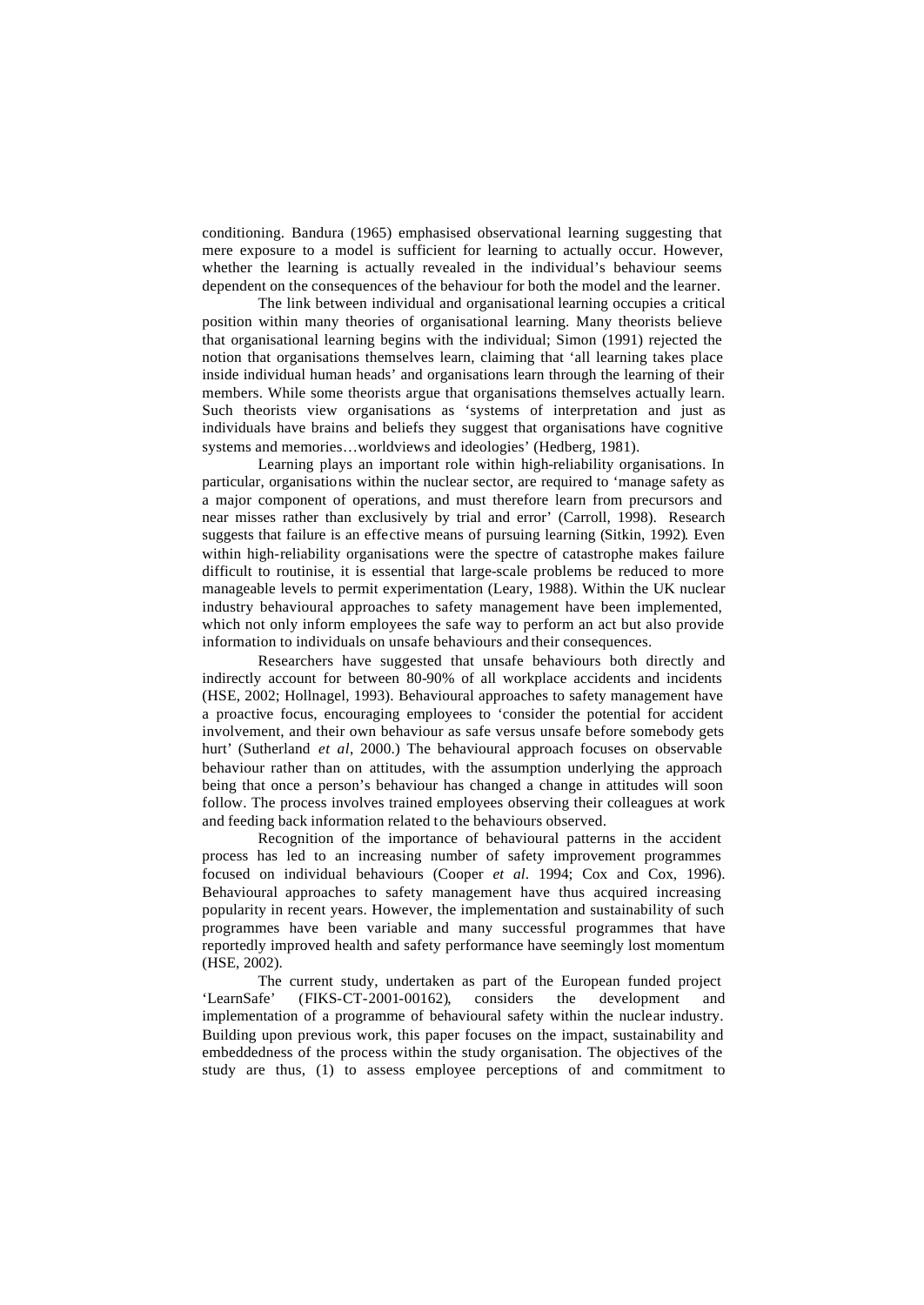behavioural safety, (2) to appreciate how individuals see opportunities for learning through engaging in the initiative and (3) to assess the embeddedness of the process within the study organisation.

# **2 Methods**

Personnel from three representative nuclear power plants within the UK participated in the study. A questionnaire was designed to assess employee attitudes toward the study organizations behavioural safety process (BSP). The questionnaire was based on the findings of a previously reported study (Cox *et al*, 2002), which involved the researchers conducting a series of interviews with key personnel (n=9). The key concepts uncovered from the interviews (see Table 1) via content analysis formed the basis for the questionnaire. The researchers examined the internal scale reliability of the BSP questionnaire and the scale was found to have good internal consistency (Alpha =  $0.8357$ ). The questionnaire was also tested for face validity with an expert panel, and was subsequently amended and cleared for distribution at three representative nuclear power plants.

Table 1. Output generated from the content analysis of the interview transcripts (adapted from Cox *et al*, 2002).

| <b>Perceived Strengths</b>                                                                                                                                                                                                                                                                                                                                          | <b>Perceived Pitfalls</b>                                                                                                                                                                                                                                                                                                 | <b>Learning potential/</b><br>outcomes                                                                                                                                                                                                                                                                                                                                 |  |
|---------------------------------------------------------------------------------------------------------------------------------------------------------------------------------------------------------------------------------------------------------------------------------------------------------------------------------------------------------------------|---------------------------------------------------------------------------------------------------------------------------------------------------------------------------------------------------------------------------------------------------------------------------------------------------------------------------|------------------------------------------------------------------------------------------------------------------------------------------------------------------------------------------------------------------------------------------------------------------------------------------------------------------------------------------------------------------------|--|
| Builds safety into cult ure<br>Increases safety awareness<br>Promotes communication<br>Increases interaction between<br>employees and supervisors<br>Encourages sharing of<br>knowledge and learning from<br>mistakes<br>Highlights a direct link between<br>behaviour and consequences<br>Development of employee skills<br>Safety is everyone's<br>responsibility | Unreal expectations<br>Needs foundation of trust<br>Can be used negatively as a<br>'weapon'<br>More feedback needed<br>Reluctance to be observed<br>Certain teams/groups<br>deliberately undermined<br>approach<br>Difficulties of maintaining<br>enthusiasm<br>Management of consequences<br>Slows other work/procedures | Vehicle for organisational<br>learning<br>Opportunities for<br>communication/knowledge<br>sharing<br>Source of valuable knowledge<br>for local learning<br>Allows and reinforces learning<br>from mistaken act jons<br>Direct link between behaviour<br>and consequences<br>Problem identification and<br>employee driven solutions<br>Praise given for safe behaviour |  |

The Site BSP co-ordinators at each of the participating nuclear plants agreed to distribute the BSP perception questionnaires during site safety meetings. BSP Observers (n=83) and employees who have been observed as part of the programme (n=74) were asked to complete the questionnaire. Participant's involved at this stage in the data collection process reflected a cross section of plant employees including members of the plants lead teams and individuals from a number of functional areas on site e.g. maintenance, operations, etc. Once questionnaires had been completed they were posted directly to the researchers.

Using the BSP perception questionnaire information was gathered on each participant's role within the behavioural safety process and reactor site location. Participants were asked to indicate their agreement with each of the 28 items included in the BSP perception questionnaire  $(0 = I$  do not understand this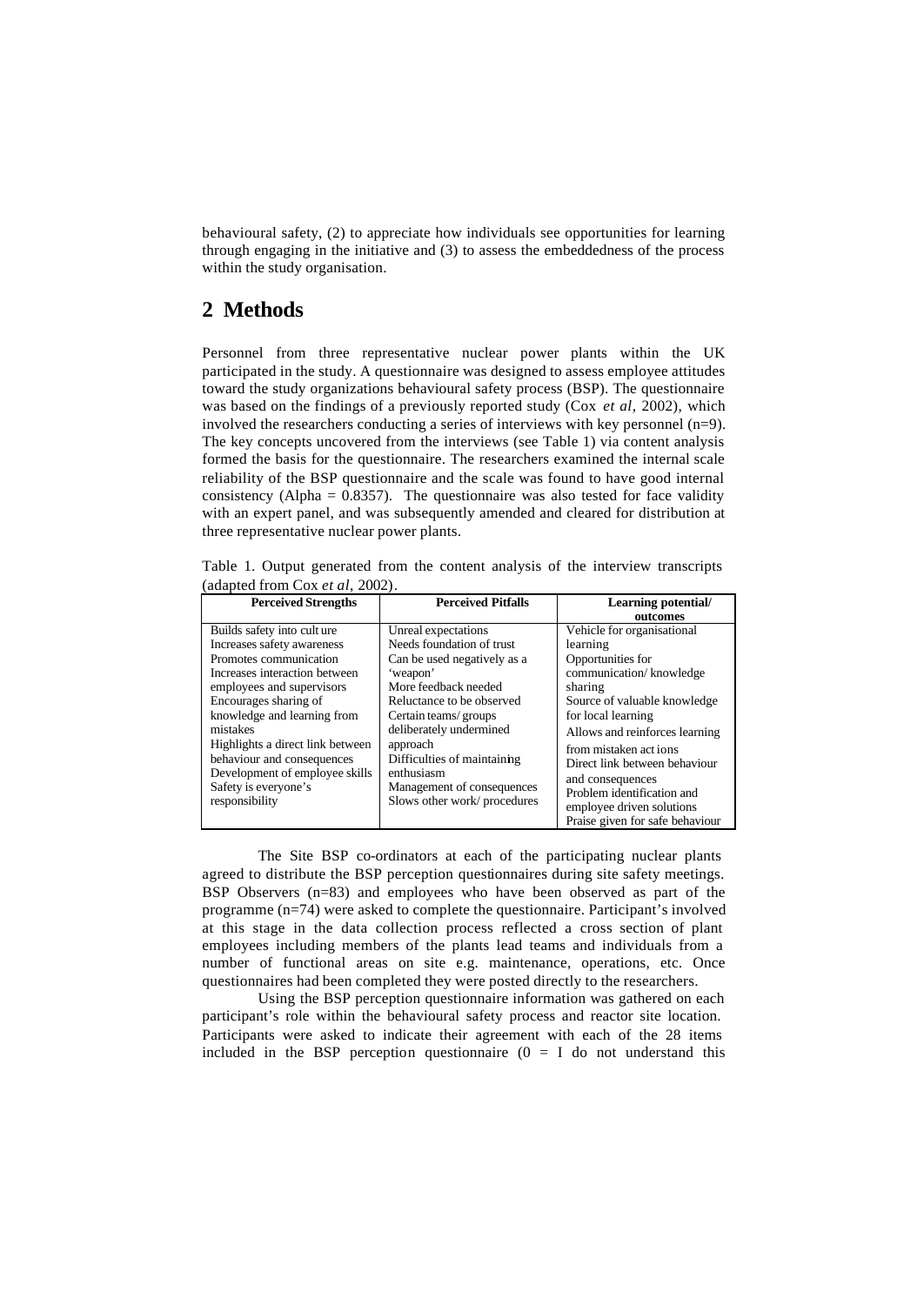statement,  $1 =$  strongly disagree,  $2 =$  disagree,  $3 =$  neither agree or disagree,  $4 =$ agree and  $5 =$  strongly agree).

### **3 Results**

Quantitative methods were selected to analyse the data generated from the questionnaire study. Completed questionnaires were returned by post and then subjected to analysis using SPSS. An independent-samples t-test was conducted to compare the BSP perception scores for BSP observers and the observed. There was no significant difference in scores for the observers [M=107.42, SD=11.604], and the observed [M=105.76, SD=9.063; t(155)=-.993, p=.322] (see Table 2). The magnitude of the differences in the means was small (eta squared=0.026).

Table 2. Output generated from the independent-samples t-test.

|              |                            | t-test for Equality of Means |     |                 |                    |
|--------------|----------------------------|------------------------------|-----|-----------------|--------------------|
|              |                            |                              | df  | Sig. (2-tailed) | Mean<br>Difference |
| <b>TOTAL</b> | Equal variances<br>assumed | $-0.993$                     | 155 | つつつ<br>ے∠د.     | $-1.66$            |

A one-way between-groups analysis of variance was conducted to explore the impact of reactor site location on BSP perception scores, as measured by the BSP perception questionnaire. Participants were divided into three groups depending on the location of their reactor site (Group 1: Reactor Site 1; Group 2: Reactor Site 2; Group 3: Reactor Site 3). Results of the analysis showed no statistical significance between reactor site location and BSP perception scores  $[F(2, 154)=0.124$ . p=.906] (see Table 3). The size effect, calculated using eta squared, was 0.0016. Post-hoc comparisons using the Tukey HSD indicated that the mean score for Group 1 [M=107.19, SD=12.105] was not significantly different from Group 2 [M=106.61, SD=10.910]. Group 3 [M=106.37, SD=9.755] did not significantly differ from either Group 1 or Group 2.

|                                          | Sum of<br><b>Squares</b>         | df         | Mean Square       |      | Sig. |
|------------------------------------------|----------------------------------|------------|-------------------|------|------|
| Between Groups<br>Within Groups<br>Total | 27.497<br>17118.809<br>17146.306 | l 54<br>56 | 13.748<br>111.161 | .124 | .884 |

Table 3. Output generated from the between-groups ANOVA.

### **4 Discussion**

The results of the quantitative data analysis highlighted participant's positive attitude and commitment toward the behavioural safety process. The highest mean score (4.55) was calculated for question 2 of the BSP perception questionnaire, 'A proactive approach to safety should be utilised within nuclear power plants', highlighting the importance attached to the use of the behavioural safety process within the reactor sites involved in the current investigation. While, the lowest mean score (3.12) was calculated for question 13 'When sponsors, co-ordinators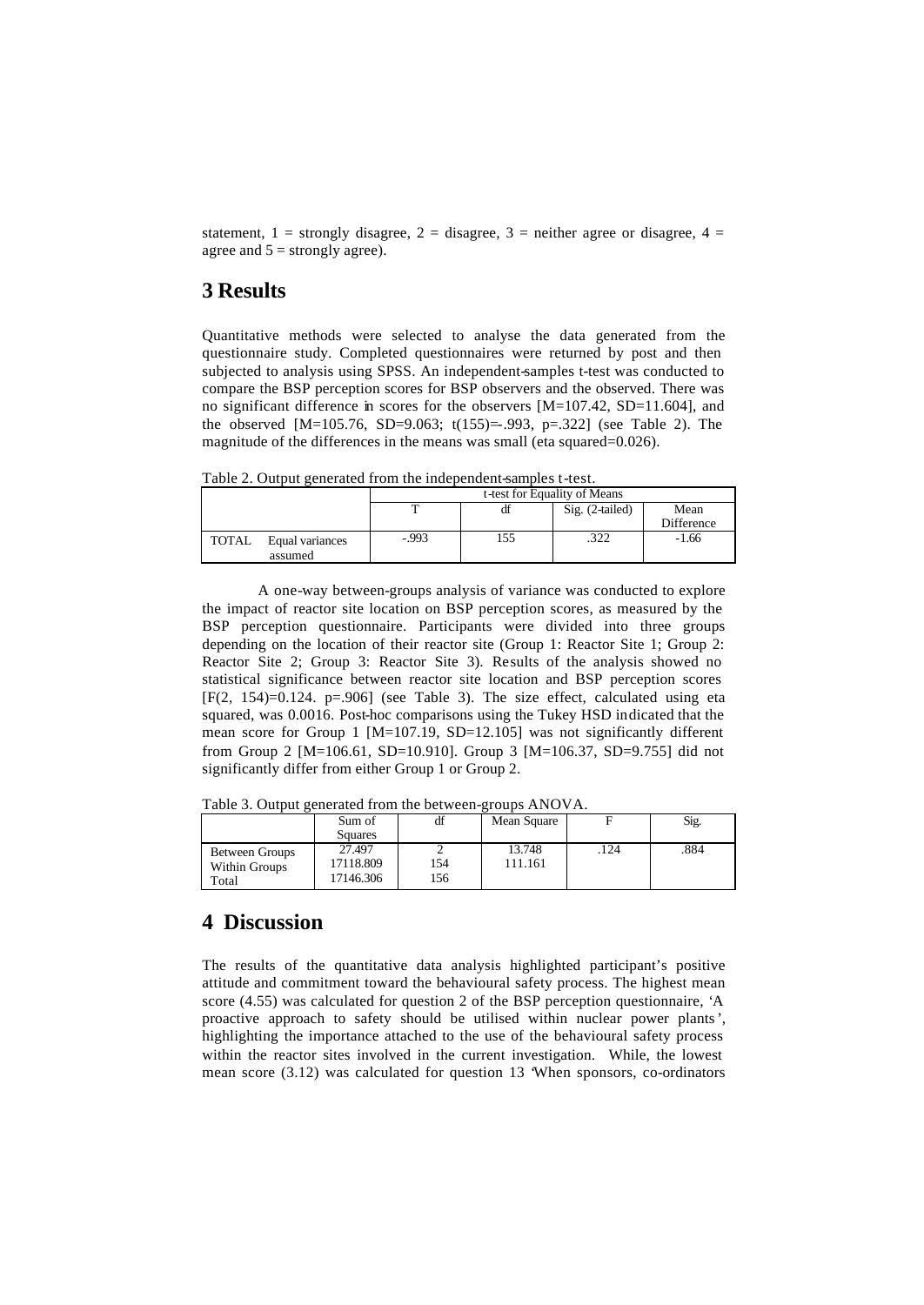and observers move within the organisation or leave their position it is difficult to sustain the behavioural safety process'.

Participants were encouraged to make additional comments when completing the BSP perception questionnaire. A number of employees commented on the importance of the behavioural safety process becoming part of the organisations culture and encouraging continuous improvements on site i.e. 'behavioural safety is not about paperwork, it is about talking to each other and improving safety one step at a time (constant improvement)'. Participants seemed concerned regarding the difficulties of using the data management system and the feedback provided as part of the process i.e. 'I know nothing about the behavioural safety data management system. What does happen to the information gathered from behavioural safety observations?' This comments suggests that more needs to be done regarding the use of the observation data and the feedback of findings to employees working on site.

Findings from the quantitative analysis of the questionnaire data suggest that there is a positive commitment towards the behavioural safety process at the participating reactor sites. Employees taking part in the questionnaire study reported that the behavioural safety process is important in improving safety on site. Participant's suggested that utilising a behavioural safety approach increased both awareness of safety issues and communication between employees working on site. The majority of the employees at the participating plants felt that the BSP was not a fad that would die out over time. Participant's highlighted that effective leadership is essential for the success of the BSP, whilst also reporting that the process must be built upon a foundation of trust. The data generated from the questionnaire study also highlights the belief that safety should be the responsibility of everyone on site and the majority of participant's felt that everyone had an opportunity to become involved in the behavioural safety process. Finally, participant's rported that behavioural safety acts as a motivator, as well as assisting in the changing of employee attitudes.

Using an independent-samples t-test participant's scores on the BSP perception questionnaire were inspected in terms of the individuals role within the behavioural safety process. Analysis of the scores uncovered that there was no significant difference in the scores for observers and the scores of the observed (see Table 2). Thus, whether individuals are BSP observers or have their work observed as part of the process their attitudes of the behavioural safety process appear to be positive.

A one-way analysis of variance was also conducted to explore the impact of reactor site location on BSP perception scores. Analysis of the BSP perception scores showed no significant difference between individual's scores at the participating reactor sties (see Table 3). Thus, all three of the participating reactor sites appear to have a positive attitude towards the behavioural safety process.

The results from the statistical analyses of the data indicate that the behavioural safety process is deeply embedded within the study organisations culture as there appears to be no differences in the attitudes expressed by individuals at different levels of employment, within different roles or at different locations across the country.

Dixon (1999) believes that each member of the organisation has the capability to learn and an organisation learns through the capability of its members.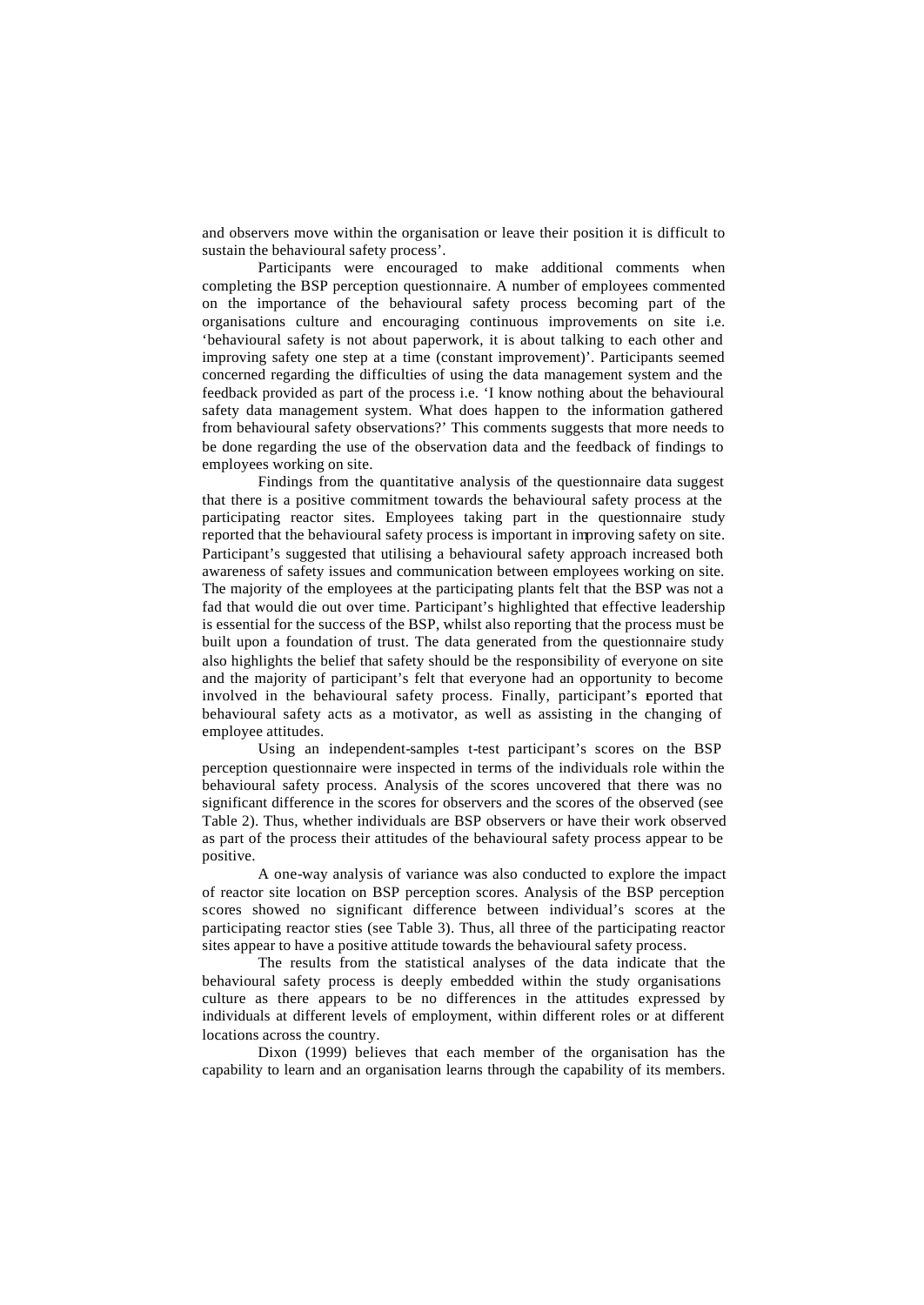Behavioural safety could therefore be viewed as a vehicle for mobilising such capability. The behavioural safety process helps to build and maintain a learning organisation by providing opportunities for individuals to learn and thus add value to the organisation. The process also offers opportunities for capturing and sharing knowledge amongst individuals and encourages employee driven problem solving. The process can also be considered to be a useful tool for encouraging the development of a learning organisation as it promotes teamwork and creates collective meaning towards issues related to safety i.e. creating 'a shared vision'. Behavioural safety records organisational experience and provides feedback to employees in that it 'closes the loop' for learning. Finally, the process helps to develop and strengthen individual skills and creates a climate focused upon learning.

# **5 Conclusion**

The investigations findings indicate a positive commitment to behavioural safety within the study organisation. The analyses of the data generated by the questionnaire indicate that the behavioural safety process is embedded at all levels and within all representative sites participating in the current study.

#### **References**

- 1. Hulse, S. Deese, J. and Egeth, H. (1992) *The Psychology of Learning*. 7<sup>th</sup> Edition. McGraw Hill: New York.
- 2. Cox, S. Jones, B. and Rycraft, H. (2002) Behavioural Approaches to Safety Management within Reactor Plants - a Preliminary Study. *Proceedings ICNPO IV Conference*, Japan , 9-11 Sep 2002.
- 3. Watson, J. (1924) *Behaviourism.* J.B. Lippincott: New York.
- 4. Skinner, B. (1938) *The Behaviour of Organisms.* Appleton-Century -Crofts: New York.
- 5. Bandura, A. (1965) Influence of Model's Reinforcement Contingencies on the Acquisition of Imitative Responses. *Journal of Personality and Social Psychology,* 1, pp. 589-595.
- 6. Simon, H. (1991) Bounded Rationality and Organizational Learning. *Organization Science*, 2(1), pp. 125-134.
- 7. Hedberg B. (1981) *How Organization Learn and Unlearn*, in P.C. Nystrom, W.H. Starbuck (ed.), Handbook of organisational design, Oxford University Press, Oxford, 1981.
- 8. Carroll, J. (1998) Organisational Learning Activities in High-Hazard Industries: The Logics Underlying Self-Analysis. *Journal of Management Studies,* 35(6), pp.699-717.
- 9. Sitkin, S. (1992) Learning through failure: the strategy of small losses. *Research in `Organizational Behavior,* 14, pp. 231-266.
- 10. Leary, W. (1998, August 19) Purposely Flawed Shuttle Rocket Appears to Pass Crucial Test. *The New York Times,* p. A7.
- 11. Hollnagel, E. (1993) *Human Reliability Analysis: Context and Control.* Harcourt Brace, London
- 12. Sutherland, V. Makin, P. and Cox, C. (2000) *The Management of Safety*. Sage Publications: London.
- 13. Cooper, M. Philips, R. Sutherland, V. and Makin, P. (1994) *Reducing Accidents Using Goal Setting and Feedback: A Field Study. Journal of Occupational and Organisational Psychology,* 67, pp. 219-240.